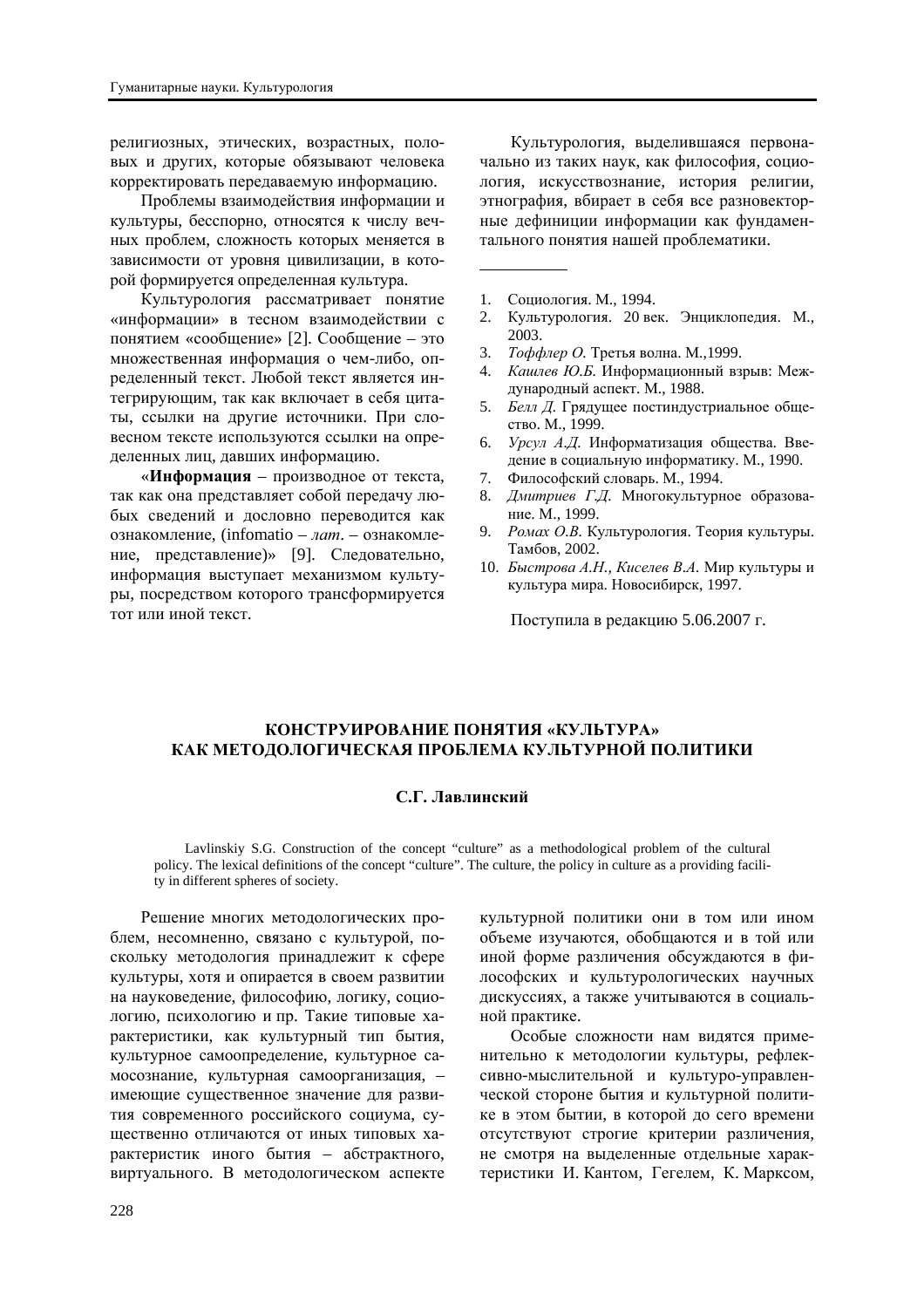современным и философами и психологами А.И. Арнольдовым, О.С. Анисимовым, Л.П. Буевой, Л.Г. Иониным, А.Я. Флиером, Г.П. Шелровицким, и лр. В плане тематической направленности поставленной проблемы они, по нашему мнению, во многом остаются предварительными.

Среди научной литературы и ее обзоров 1995–2006 гг. имеют место работы, которые рассматривают и анализируют культуру вообще, а также рефлексивную культуру и культуру мышления и управления культурой. Тем не менее, нами остро воспринимается необходимость приступить к анализу сущности культуры непосредственно с целью выработать свою версию для лучшего понимания, как в соответствии с метолологией современных исследований, обобщающих культурную политику, так и их результатов. К тому же обращение к культуре как объекту культурной политики всегда требует четкого определения этого объекта с учетом соответствующей цели и задач. По отношению к понятию «культура» это общеметодологичекое требование имеет особое значение, поскольку данный социальный феномен характеризуется чрезвычайным разнообразием трактовок и толкований.

Первоначально проанализируем некоторые словарные определения, представленные довольно разнообразно. Прежде всего, обратимся к словарю С.И. Ожегова [1]. В нем дефиниция «культура» определена с использованием целого ряда ключевых слов. Среди них «достижения людей», «разведение», «высокий уровень» (например, навыков, умений или развития). Исходя из представленного в словаре понятия, можно констатировать, что достижения могут касаться всего. Например, это могут быть производственные достижения, обшественные, наконец, духовные.

Можно представить понятийные утверждения, приведенные в словаре С.И. Ожегова, в виде следующего моновоззрения: люди в соответствии со своими нелями и замыслами изменяют естественное состояние объектов действительности («внешнее» изменяемое и преобразуемое), как и самого человека, его сообщество и общности («внутреннее» изменяемое и преобразуемое) для получения желаемого или проектируемого, а затем складывающегося результата. Если изменяемое характеризуется качественными различ-

ными уровнями, то подчеркивается, что изменение направлено на достижение высшего уровня. В этом случае культура рассматривается как высший результат, возможный для изменяемого и преобразуемого («внутреннего» и «внешнего»).

В философском словаре представлена иная трактовка термина и подчеркивается, что он в таком виде стал употребляться со второй половины XVIII в. [2]. Здесь смыслообразующими (ключевыми) словами избраны: «возделывание», «воспитание», «образование», «развитие», «способ организации и развития», «нормы», «ценности» и «отношения». То есть, здесь, наряду с результатами, выделяются нормы (предписания) и ценности, отношения, которые формируются в искусственно созданной человеком среде.

При естественно протекающих процессах изменения предопределяются не только благодаря замыслу или целям, но и их определенному выражению в норме. Нормативное выражение как бы трансформирует первоначальное устремление, внося в процесс изменений и преобразований определенность. А именно в определенности заключена конкретная причина предопределенности, и если ценности выражают предельный характер к существующему (изменяемому), то они и придают предельность мощи и силы предопределения. Норма, соответствующая ценности, всегда безальтернативна при своей реализации, а в отношении (к природе, объектам действительности, наконец, к самому себе) всегда сохраняется содержательность того, к чему устанавливается отношение. Мироотношение предполагает мировоззрение.

Тем самым, «культуру» следует рассматривать как особый способ воздействия на человека, его бытие и развитие, который им согласовывается на высших отношениях к действительности и к себе, но в рамках «культуры». Можно заключить, что иные способы к культуре не относятся и не рассматриваются. Если отношение к действительности, (высшие отношения опираются на социальное понимание и на его сущностную основу) становится причиной выработки норм. в частности, норм результата (цели), то высшим критерием нормы будет выступать культурный илеал.

Другими словами, в этом случае культура имеет свою внутреннюю причину предопре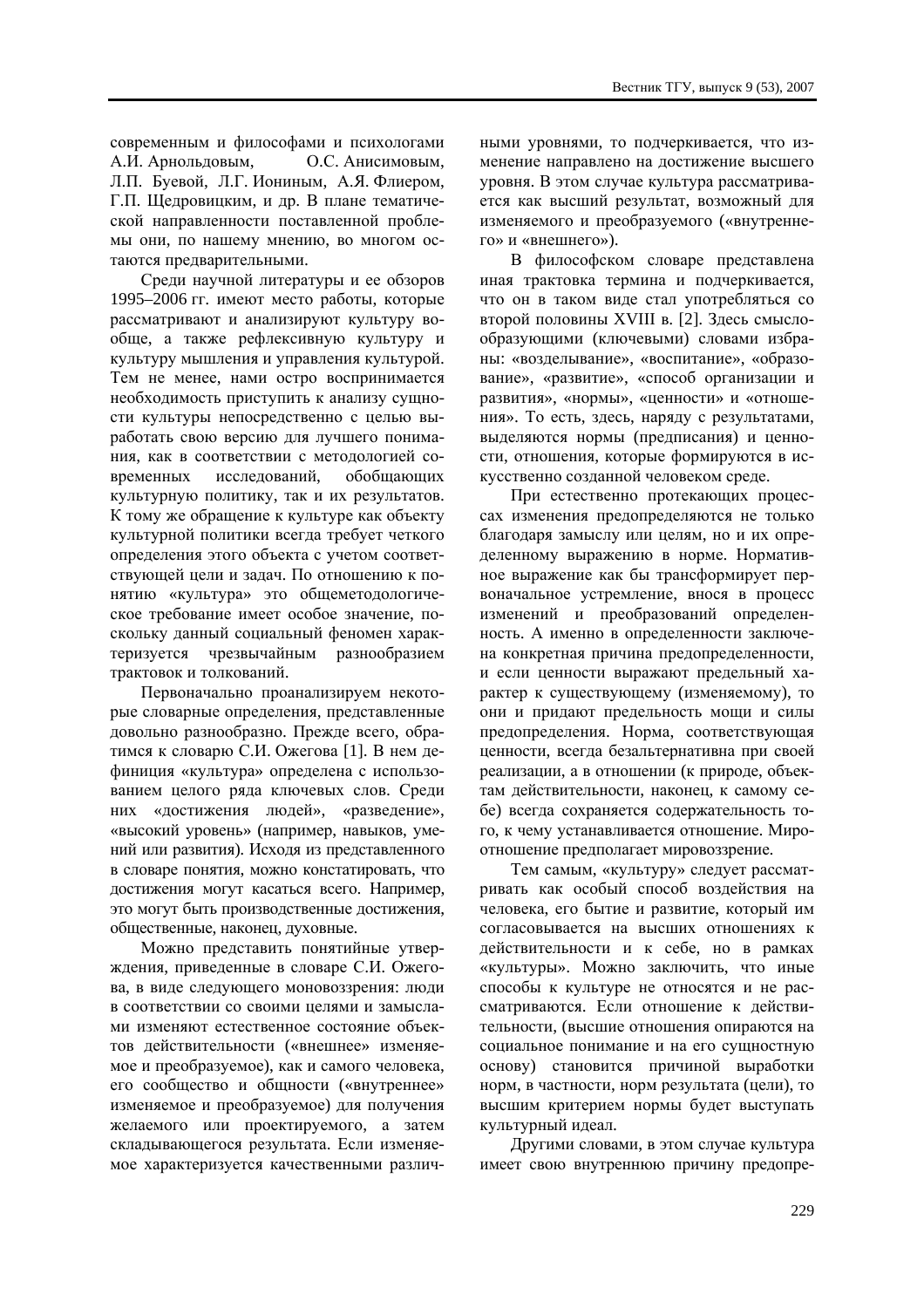деления того, что подвергается «окультуриванию», и внешнюю направленность в нормах практического воздействия на «изменяемое» и «преобразуемое». Проявление предельного воздействия идеала вряд ли будет соответствовать самому идеалу предельно, так как зависит от реального положения вещей и дел в «изменяемом», наконец, в истории, поскольку идеал внеисторичен по функции, как и мировоззрение, и мироотношение.

Рассмотрим трактовку понятия «культура», изложенную в «Социально-технологическом толковом словаре» [3]. Здесь представлены следующие ключевые слова понятия: «творческая деятельность», «совокупность ценностей», «система средств и меха-НИЗМОВ ДЕЯТЕЛЬНОСТИ», «ТЕХНОЛОГИЯ ВОСПРОизводства человеческой жизни». Не трудно заметить, что в данном случае акцент смещается с нормы на средство, которое рассматривается как условие преобразующего характера воздействия.

Сопротивление изменениям, осуществляющимся под воздействием соционормативной системы культуры, преодолевается во многом за счет постоянства внутреннего бытия средства культуры, но только в том случае, если возможности этого постоянства удачно используются. Социокультурные нормы через воздействующего субъекта предопределяют изменения в «изменяемом» за счет корректировочных возвратных действий на основе «материала отклонений».

Средство само изготовляется для создания определенности в будущем его использовании. Поэтому использование средства во многом зависит от того, какие ему будут приданы качества в процессе его изготовления. Средство требует от пользователя подчинения его качествам, только при наличии такой подчиненности пользователь (в нашем случае технолог-культуролог, менеджер соииально-культурной деятельности, наконец, субъект культурной политики) может выбирать допустимый и наиболее эффективный способ использования средства. В теории деятельности такого рода особенности раскрыты, в частности, К. Марксом, который показал, что такого рода качества средств становятся основой общей структурации деятельности.

Чем мощнее средство, тем надежнее достижение и получение результата и даже по-

явление новых притязаний (включая стратегические), выраженные в целях. Но средства (особенно средства культуры) и само их производство и воспроизводство требуют от человека очень многого. Они вносят вклад в корректирование качеств людей, в их развитие, духовное возвышение. При этом следует учитывать отличие культуры производства от культуры мышления.

Культура – это обеспечивающее звено в различных сферах общества. Она развивается через создание «вечного» и «живет» им. А в деятельности культура выражена в конкретных нормах и технологиях, формах и т. п. Для этого социальный технолог культуры должен «владеть культурой» и «применять культуру», должен быть способным понять, подстроиться, спрогнозировать, самоопределившись в пользу требований, соблюсти требования в ходе получения культурного продукта или культурной ситуации.

Другое дело в мыслительных процессах. В мышлении в качестве средств выступают специфические представления, языковые значения, понятия, теории, наконец, онтологии. И если в «домыслительной» практике средства, так или иначе, корректируют поведение и структурируют деятельность, влияют на субъективные качества субъектов социокультурного взаимодействия, то в мыслительных процессах овладение новыми знаковыми системами и специальными представлениями, а также культурологическими знаниями, ведут к коренному становлению собственно «человека», формированию у него высших психических свойств и качеств, сознания, самосознания и воли, самоопределения и т. п. В оперировании языковыми символами формируются навыки мышления, собственно мышление, в котором «средства» по своему содержанию и функции превращаются в предикаты мысли.

В ланном случае нами акцентируется внимание на средствах и механизмах деятельности. Поэтому при разработке культурной политики следует иметь в виду либо механизмы и средства деятельности как содержащие нормативную значимость, либо те основания, которые представляют собой сущностную сторону, преобразовательную, творческую силу, как особый энергетический источник. За представленными характеристиками понятия «культура» скрывается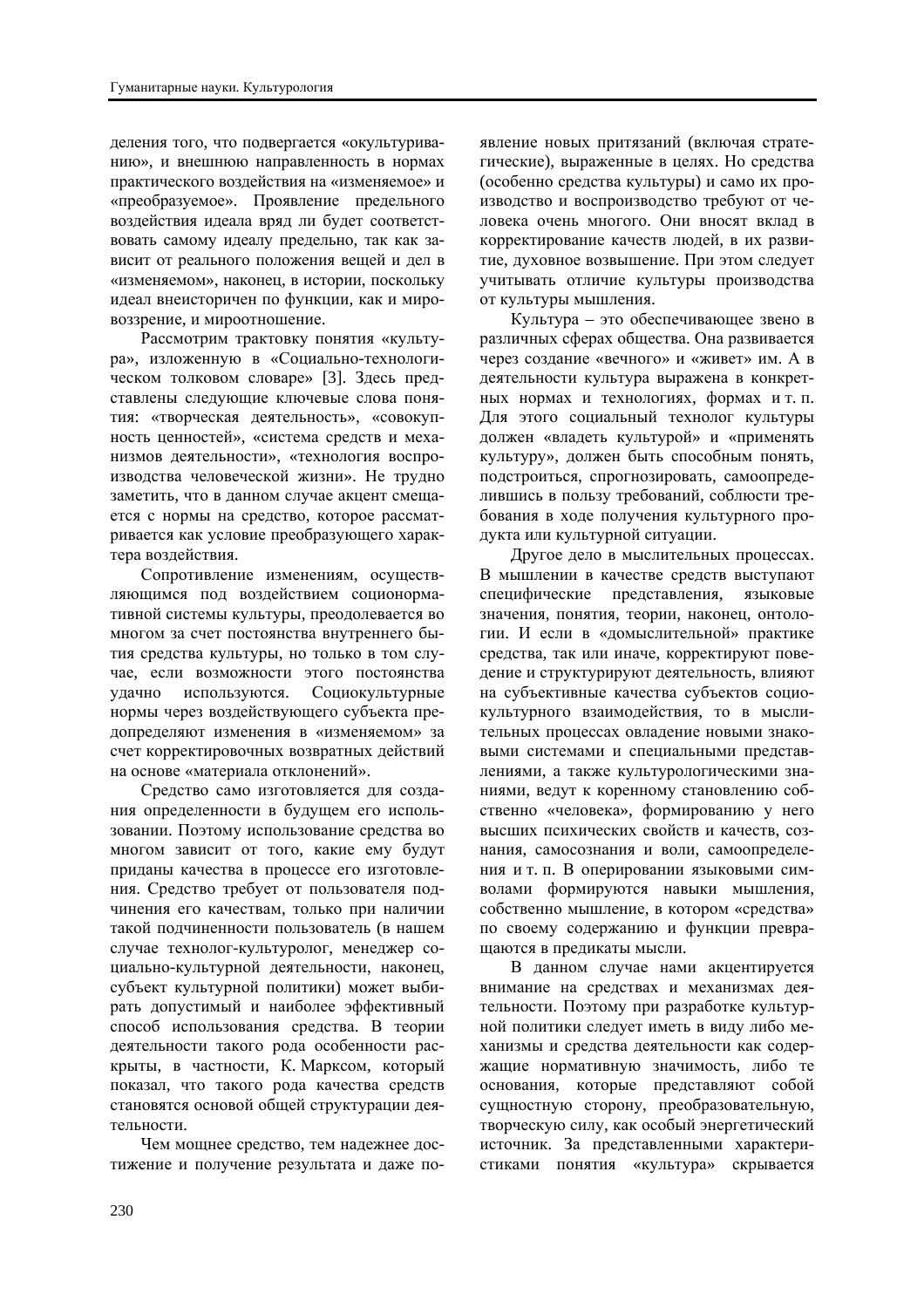прагматическая сторона деятельности, а само понимание ценностей вводится как для материальных, так и духовных результатов. Поэтому, когда используется тезис – культура суть воспроизводство человеческой жизни, – то без раскрытия сущностной основы человеческого бытия он остается прагматизированным, и, следовательно, не имеющим отношения к культуре.

Для рассмотрения данного тезиса в тесной связи с культурной политикой, необходимо идти в анализе средств как условий, порождающих все больше и больше требований к бытию человека и его деятельности, социокультурным взаимодействиям как объективной предпосылке глубинных последующих изменений и преобразований в человеке. Преобразующийся человек, в модернизирующемся социуме иначе выстраивает свой взгляд на все то, чем до этого занимался, меняет свою точку зрения, опирается на новую систему ценностей и норм. Нами поддерживается точка зрения О.С. Анисимова о том, что «лишь вторично особая линия развития социокультурных и деятельностных систем может оцениваться как имеющая или не имеющая отношение к культуре» [4].

Обратимся к рассмотрению понятия «культура», представленному в Энциклопедическом словаре [5]. В нем, наряду с уже проанализированными аспектами, выделяиотся следующие ключевые составляющие: «определенный уровень развития общества», «человеческие силы и способности», «формы организации жизни», «сфера организации духовной жизни». Исходя из представленного, уровень развития общества зависит от используемых норм жизнедеятельности, деятельности людей и их социокультурных взаимодействий. Исследователями отмечается, что чем более насышены эти нормы базисными основаниями, тем в большей степени окультуренное сохраняет эти основания, а общество более наделено чертами культурного общества. Социум должен иметь механизмы удержания этих оснований и их исторического совершенствования, связанного с процессами реализации этих оснований в конкретных условиях. Другими словами, социум должен заботиться о развитии и формировании адекватных нормам и их основаниям человеческих способностей (знаний, умений и навыков, уровня интеллекта, нравственного и эстетического развития, способов и форм общения и пр.)

Социальные формы организации жизни органично включены в механизм общества. Однако культура рассматривается как одна из сфер общества, особым образом влияющая на остальные сферы общества – политическую, экономико-производственную, бытовую и пр. Поэтому культура вносит свой неповторимый вклад в создание определенных форм организации общества, в достижение определенного уровня его развития и формирование способностей человека. В то же время нельзя отождествлять следствия воздействия культуры (сферы культуры) – с самой культурой, самим воздействием и причиной возлействия. Если слабеет причина воздействия, то слабеют и те или иные особенности воздействия, обусловленные причиной, а главное их результаты.

Именно поэтому общество, которое желает быть культурным и пользоваться всеми преимуществами окультуренного бытия, должно постоянно уделять внимание, необходимое для воспроизводства и развития культуры, своей социокультурной сфере. Только тогда наращивается культурный потенциал общества, когда само общество заботится о потенциале культуры. К сожалению, данная аксиома не всегда находит понимание среди политиков, да и в российском обществе в целом.

В анализируемом определении ярко выражено стремление авторов словаря выделить особенности культуры. Утверждается, что их следует искать в духовной жизни людей. Но тогда следует уточнить отдельные составляющие характеристики духовности. Совершенно очевидно, что духовная жизнь выступает следствием одухотворения жизни через воздействие духовных источников и их проявлений. Поэтому следует или все духовное бытие относить к культуре и тем самым растворять ее особенности, либо опираться на специализированное духовное бытие, то есть духовное бытие самой культуры и носителей духовного воздействия на остальное общество, то есть носителей духовных эталонов. Но в этом случае и само «духовное» следует относить как непосредственно соответствующее сущности бытия, как сознательное самоопределение в пользу идеалов социума.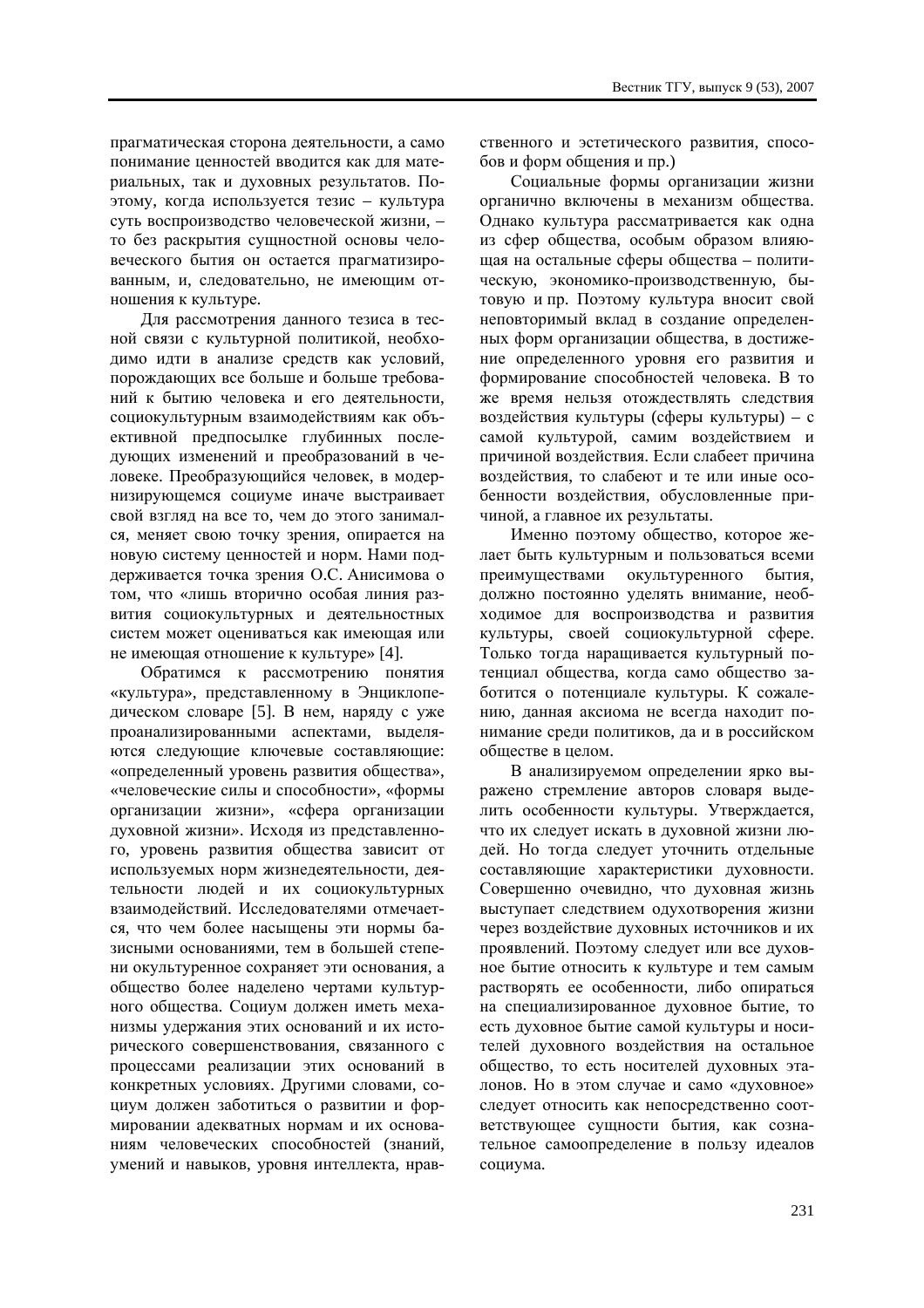«Духовное» в культуре следует рассматривать не только как непосредственно соответствующее сущности бытия в универсуме, но и как сознательное самоопределение человека в сторону соответствия основаниям, выработанным универсумом, как проявление высшего уровня мироотношения. Таким образом, в рассмотренном определении культуры по-прежнему сохраняется синкретизм многовариативности и различий в осмыслении этого сложного социального феномена.

Продолжим наш обзор через обращение к определению культуры, приведенном в энциклопедии, изданной на рубеже XXI в. [6]. Здесь также проявляются ранее проанализированные синкретические характеристики культуры. Однако отдельные акценты следует обозначить. Например, вряд ли целесообразно называть исторически сложившийся уровень развития общества – культурой. Поскольку в этом случае не различается само общество, включающее в себя культурную сферу и культуру, и, собственно, сама культура и сфера культуры как имеющие особые функции в обществе.

Нами не отрицается, что любая нация обладает своей культурой, но вряд ли стоит все сводить только к национальной культуре. Поскольку трудно представить в современном мире, во-первых, общество, состоящее только из представителей одной нации, вовторых, общество, состоящее только из одних носителей национальной культуры. В обществе имеются еще и те, кого обслуживает культура, кому она помогает преобразоваться и измениться, наконец, те, кого она трансформирует под соответствующие культурологические критерии. В этом нам видится главная предпосылка формирования поликультурного социума.

Луховное воспроизводство выступает важной предпосылкой развития производственной деятельности человека в силу того. что оно формирует у него ценностные ориентиры в виде соответствующих знаний и норм, которые, в свою очередь, являются важной регулирующей частью культуры. «Духовность» общества и его важнейшую составляющую – человека формирует культура, которая сама является продуктом духовного производства, его процесса, охватывающего «создание, хранение, распределение

и освоение духовных ценностей, норм, знаний, значений и представлений» [7].

Очевидно и другое. Культура может успешно развиваться только как активная преобразующая сила, органично связанная с сущностными вопросами бытия и его социоустройства. Здесь нами поддерживается точка зрения А.И. Арнольдова о том, что культура выступает как феномен социального воздействия на общественную практику, выражая сушностные интересы человечества [8].

В Большом психологическом словаре (2001 г.) авторами представлено несколько статей, так или иначе связанных с культурой. Приведем их перечень: культура, культурация, культурная адаптация, культурная антропология, культурная ассимиляция, культурная интеграция, культурная модель, культурная область, культурная передача, культурная слепота, культурно-беспристрастный тест, культурное опережение, культурное сохранение, культурно-обусловленный синдром, культурно-свободный тест, культурные нормы, культурные пункты, культурный, культурный абсолют, культурный артефакт, культурный детерминизм, культурный комплекс, культурный конфликт, культурный монизм, культурный остаток, культурный параллелизм, культурный пережиток, культурный плюрализм, культурный релятивизм, культурный сдвиг, культурный шок, культурных периодов теория, культуры ген, культуры черта [9].

Чем можно объяснить, что в психологическом словаре так много внимания уделяется раскрытию понятий, существенных для культурологии и культурной антропологии? Ответ на данный вопрос, по нашему мнению, кроется в следующем.

Человек рождается как представитель определенной культуры, отличающейся от других культур. Процесс освоения собственной, родной культуры протекает бессознательно, особенно на ранних стадиях. Человек буквально врастает в свою культуру, поэтому многие феномены и элементы своей культуры воспринимаются им как сами собой разумеющиеся. И только позднее, став взрослым, человек сознательно пытается осмыслить не только ценностные установки и предпочтения своей культуры, но и их смысловую сущность, и содержательное наполнение, способствующее или обоснованию хождения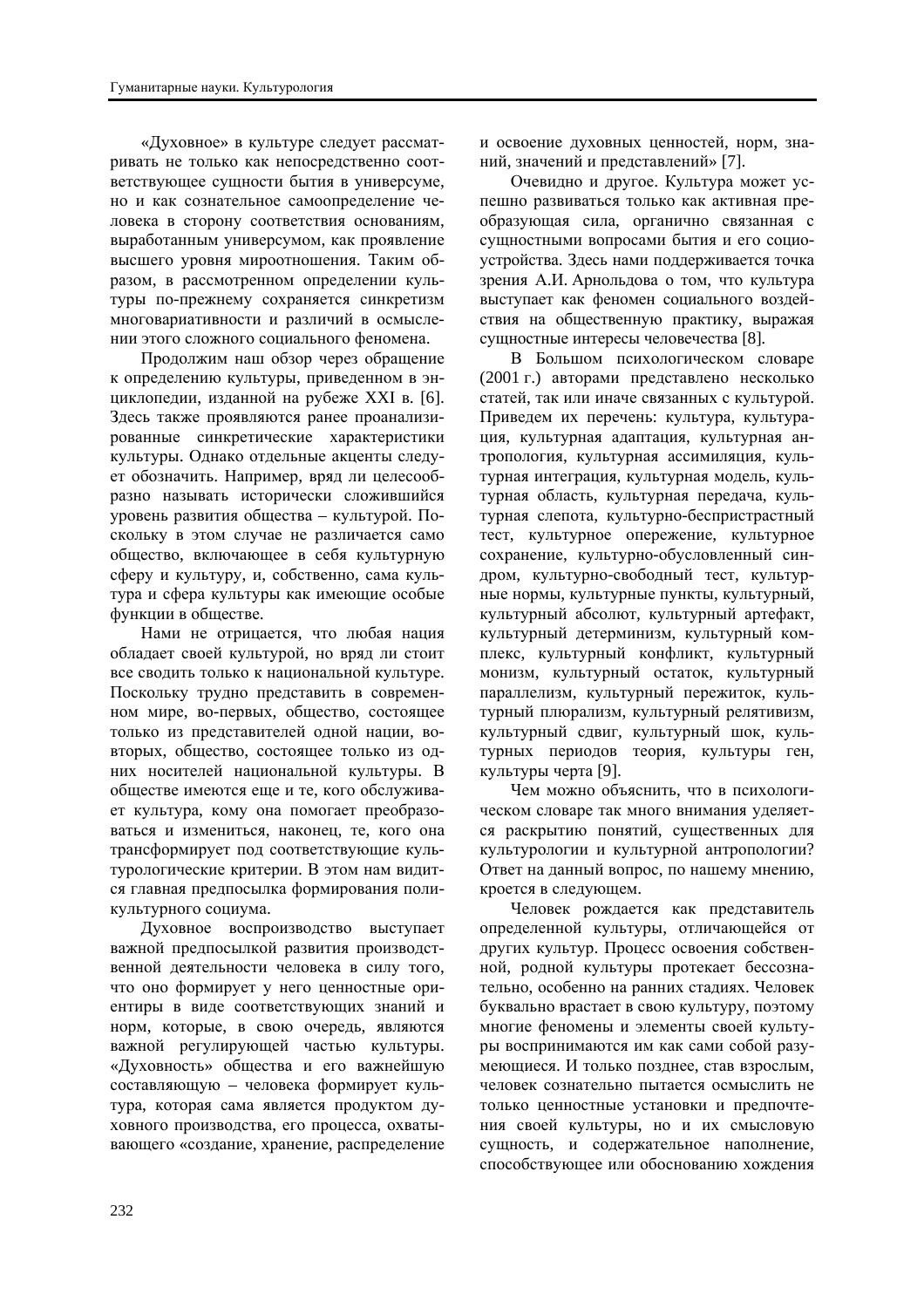этих понятий в его родной («своей») культуре, либо отказу от их использования.

Склалывающийся образ мышления, собственная мыслетехника познания и способы чувствования и взаимодействия с людьми в ходе избранного типа жизнедеятельности человека становятся более понятными ему на фоне контактов с представителями разных культур. В результате такого рода контактов формируется культурная идентичность индивила, способствующая осознанию им роли своей культуры (да и себя в ней).

Культура – как мы видим из рассмотренных понятий – комплексный феномен, предполагающий наличие материальной, духовной и интерациональной составляющих. Культура – это не только знания о чем-либо, но и совокупность объективаций соответствующих компонентов и ее элементов. Целесообразность разведения знаний о культуре и самой культуры у нас не вызывает сомнений. Она основывается на том, что знания о культуре, средства ее объективации, равно как и способы кодирования соответствующих сведений и сам носитель культуры (множественный или единичный), не тождественны, и фундаментальные свойства культуры как феномена остаются независимыми от того, насколько полными знаниями о культуре облалает тот или иной человек.

Кроме того, культура со всеми ее характеристиками, элементами и свойствами этих элементов существует независимо от того, имеет ли знания о ней ее представитель. Ее маркеры также разнородны и могут быть объединены по кодам (вербальным и невербальным), по отношению к части культуры (материальной, духовной или интеракционной), по характеру (маркеры внешней и внутренней культуры), наконец, по статусу индивидуально-физиологические и социокультурные.

В словаре «Культурология. XX век» культура XX в. охарактеризована следующим образом: «Культура 20 века – радикально новые и прежде неизвестные типы художественного и философского самовыражения: технические виды искусств (кино, позднее лигитальные искусства), фунламентальные научные теории, глубочайшим образом преображающие философские метолы и художественное мышление. В структуре и типологии культуры XX в. не менее показательны

и «зияния», т. е. исчезновение либо маргинализация видов, жанров искусств и мышления, которые прежде играли в системе культуры чрезвычайно существенную роль» [10].

Размышляя о судьбах России и российского общества в последнее десятилетие. Ю. Поляков пишет: «Не надо забывать, что мы живем в огромной северной стране, где веками склалывались коллективные формы выживания, а соответственно, общинное сознание и особое, уповающее, отношение к государству. Веками инициатива населения (если исключить бунты, да и то не все) направлялись властью, веками наши люди были государевыми, а потом три четверти века советскими, то есть тоже государственными. Разумеется, у этого не раз выручавшего нас коллективизма есть обратная сторона: сниженная индивидуальная активность, осложненная, или, если хотите, облагороженная нестяжательной православной этикой. И этот уникальный социум без серьезной государственной опеки мы в одночасье, опираясь на западные теории, хотели превратить в рыночное общество?! Да ведь, извиняюсь, одно и то же слабительное на всех по-разному действует. Мы сами отключили свой наиважнейший, веками выстраланный ресурс – государственность», – и в заключение отмечает – «Америка «сделала» Советский Союз исключительно потому, что ее командноадминистративная система оказалась более жесткой и эффективной» [11]. С другой стороны русский философ В.В. Ильин, обсуждая русскую идею, упоминает точку зрения В.Г. Белинского, заметившего, что русскому народу присущи «скорее гордыня и драчливость, нежели смирение» [12]. Хотя для современного россиянина драчливость и смирение вряд ли являются его «качествами», тем более не могут они выступать основой характеристики идентичности русского народа, имеющего некую загадочность.

Т. Кутковец и И. Клямкин, сообщая о результатах специального исследования самоидентификации россиян в XXI в., проведенного по всероссийской репрезентативной выборке на базе ВЦИОМ по заказу клуба «2015», пишут о том, что основными характеристиками этого типа государственности часто считают самодержавную власть, патернализм, закрытость страны от внешнего мира, доминирование интересов государства